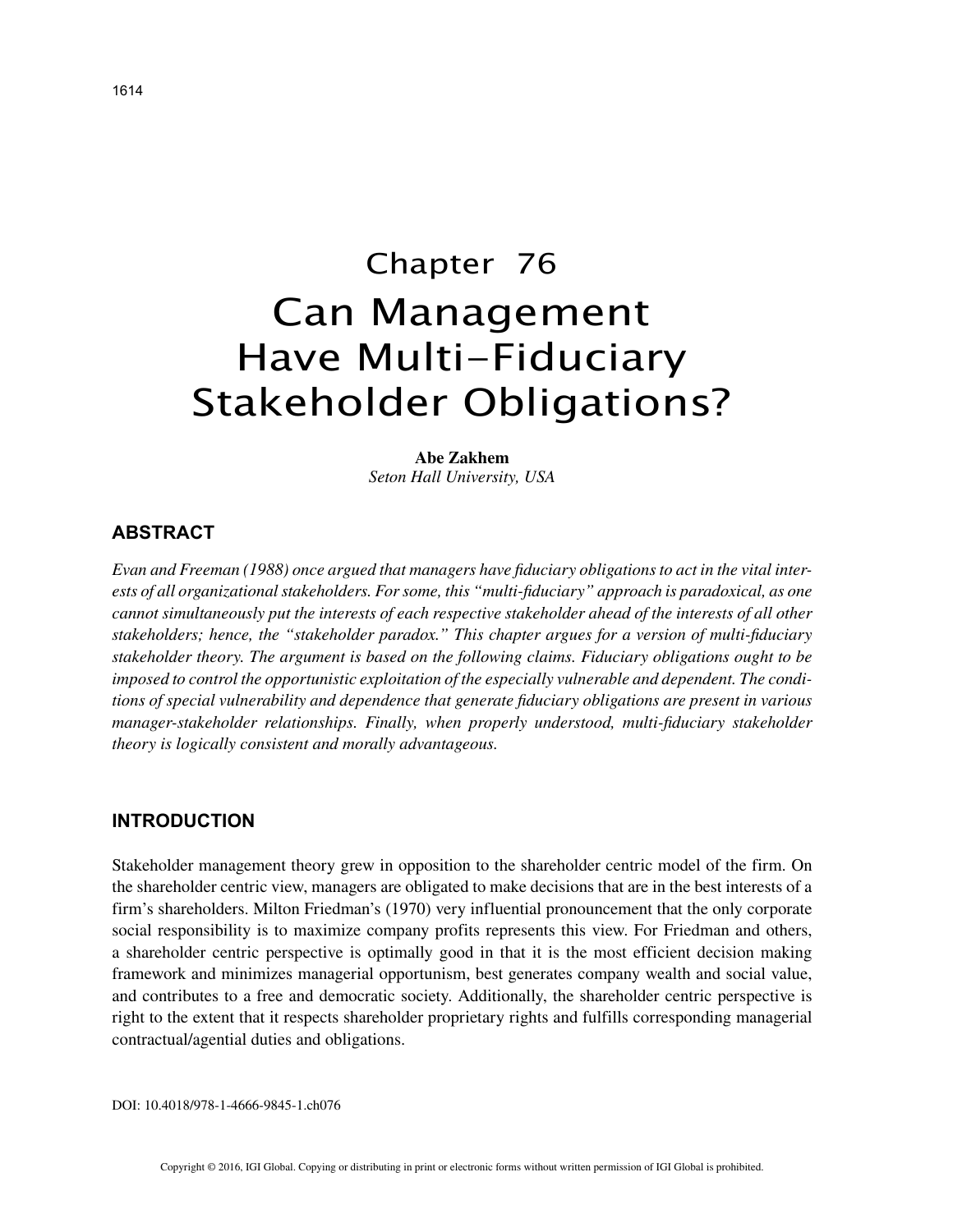#### *Can Management Have Multi-Fiduciary Stakeholder Obligations?*

For many stakeholder theorists, there are persuasive empirical, strategic, and moral reasons to reject the shareholder centric view (Donaldson & Preston, 1995). In a very general sense, stakeholders are individuals or groups with a claim or an interest in managerial decision making. Stakeholder advocates argue that the shareholder centric framework does not accurately describe how wealth, company, and social value is produced and does not align with current laws (Freeman, 2008). Furthermore, and due in large part to descriptive and empirical shortcomings, the shareholder centric view does not provide an optimal strategic framework for advancing organizational interests. Even those who advocate for using a shareholder centered metric for guiding managerial decision making and measuring performance tend to encourage adopting an instrumental or "enlightened" stakeholder framework (Jensen, 2002). Additionally, many others question the normative foundations upon which the shareholder centric view is founded and argue that stakeholder management theory provides a better account of what is good, right, virtuous, and just (Freeman, Harrison, Wicks, Parmar, & Colle, 2010; Freeman, 2008; Phillips, Freeman, &Wicks, 2003).

Despite the fact that Friedman's arguments and the shareholder centric position in general have met with sharp and sustained criticism (Desjardins & McCall, 2014, pp. 11-22), the notion that managers owe special moral obligations to shareholders still endures. Defenders of the shareholder centric view often draw on the fiduciary relationship between managers and shareholders to explain why managerial obligations owed to shareholder are so special, i.e., why these obligations should supersede positive duties to advance other stakeholder interests. Briefly, fiduciary relationships arise when one party (the beneficiary) entrusts another (the fiduciary) with limited-access and control over valued property or assets, such as one's health, legal status, or equity, for a limited purpose, such as medical care, legal defense, or money management. Fiduciary obligations carry the highest legal expectations for honesty, care, and loyalty and stand in sharp contrast with typical market relationships in which all parties are allowed and often expected to act solely for their own self-interest. In particular, fiduciary relationships generate concrete obligations to steadfastly advance beneficiary interests, strictly avoid conflicts of interests, and forego the opportunistic exploitation of beneficiary trust.

Taking direct aim at the special status often awarded to shareholders, Evan and Freeman (1988) tried to shift the narrative from shareholders to stakeholders by extending management's fiduciary obligations to include protecting the vital interests of *all* stakeholders, and not just shareholders. They even suggested that stakeholders ought to be appointed to corporate board of directors to ensure that all vital interests are represented and protected. Evan and Freeman, and Freeman alone, found normative support for these claims; arguing specifically that stakeholders are owed a basic degree of equal recognition and respect in Rawlsian and Kantian moral theories.

Apart from specifically critiquing the moral foundations of this position, critics argued that Evan and Freeman's "multi-fiduciary" view of managerial obligations leads to what is commonly referred to as the "stakeholder paradox" (Goodpaster, 1991). Alexi Marcoux (2003) explains that multi-fiduciary stakeholder theory is paradoxical to the extent that it demands that managers simultaneously put the interests of each respective stakeholder ahead of the interests of all other stakeholders, which is logically impossible. In short, a manager cannot grant all stakeholders the special status that fiduciary duties imply. To do so is not only conceptually inconsistent, but to the extent that stakeholder conflict is inevitable, the multi-fiduciary is also practically unmanageable. Since Goodpaster (1991) introduced the "stakeholder paradox," many have debated the nature and extent of fiduciary obligations and the special status of shareholders or if indeed there is such a special status (Jensen, 2007; Buchholz & Rosenthal, 2004;